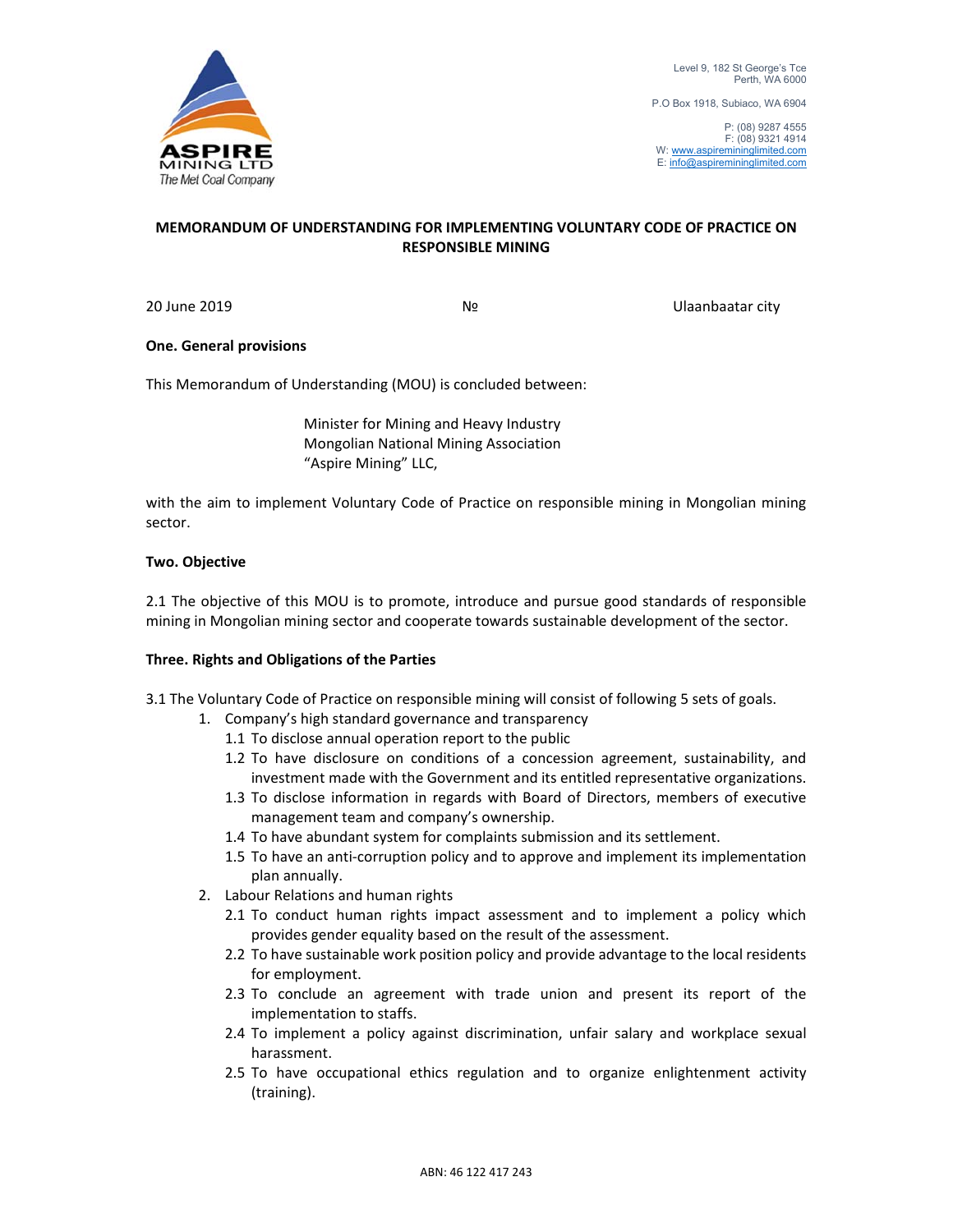P.O Box 1918, Subiaco, WA 6904

- 3. Occupational safety and Health
	- 3.1 Company to have integrated Occupational safety and health regulations, procedures and risk assessment for mitigating risks and to have implementation plan for them.
	- 3.2 To develop and implement control and monitoring procedure for identifying Occupational safety, health and environmental risks.
	- 3.3 To have OSH supernumerary council consisted of employee and employer and to work by focusing on solving urgent issues.
	- 3.4 To identify required needs of skills, knowledge and training for staffs and to conduct training, promotion and discussion to eliminate dangerous and harmful conditions that can cause damage to staffs' health and ability to work.
	- 3.5 To reflect required funds and activities for providing Occupational safety and health conditions in the annual budget, plan, cooperation agreements and present a report which showed they used as specified.
- 4. Environmental protection
	- 4.1 To identify all types of impacts with environmental impact assessment and develop and implement environmental protection plan and environmental monitoring plan to avoid, mitigate, rehabilitate and prevent from impacts.
	- 4.2 To implement joint water monitoring program which respected local residents' tradition and to have transparency on an information about water well level and quality in the water monitoring report.
	- 4.3 To prevent from contaminating surface water, ground water and soil with hazardous materials, mineral and non‐mineral wastes.
	- 4.4 To be able to take impact mitigation measures for biological diversity identified in the detailed environmental impact assessment which are vulnerable for noise and vibration of a mine operation.
	- 4.5 To measure the air quality near pollution source and below the wind and to compare the result with standard air quality measurement.
	- 4.6 To have and implement performance parameter for reducing power consumption.
	- 4.7 To identify biological diversity which will have direct and indirect impact from mining activities and to take risk mitigation measures.
	- 4.8 To work by seeking opportunity to reduce and reuse domestic waste.
	- 4.9 To plan implementable goal for reducing greenhouse gas emission and to report the result.
	- 4.10 To have plan for mine closure and preliminary unplanned mine closure and annually accumulate required budget in the mine closure and reclamation fund.
- 5. Local development and public participation s
	- 5.1 To participate with having initiative for establishing structure with a council which have regular activity for providing multilateral participation and work to support it.
	- 5.2 To have cooperation agreement based on local citizens interests, needs and local development strategy with the community and to evaluate and monitor it annually and to have transparency in the report.
	- 5.3 To have policy and plan for promoting and supporting initiatives and procurements of local businesses.
	- 5.4 To implement a policy for enhancing economic capacity of local women.
	- 5.5 To implement a policy for providing equal opportunity for local children and young adults to develop and learn within the social responsibility.